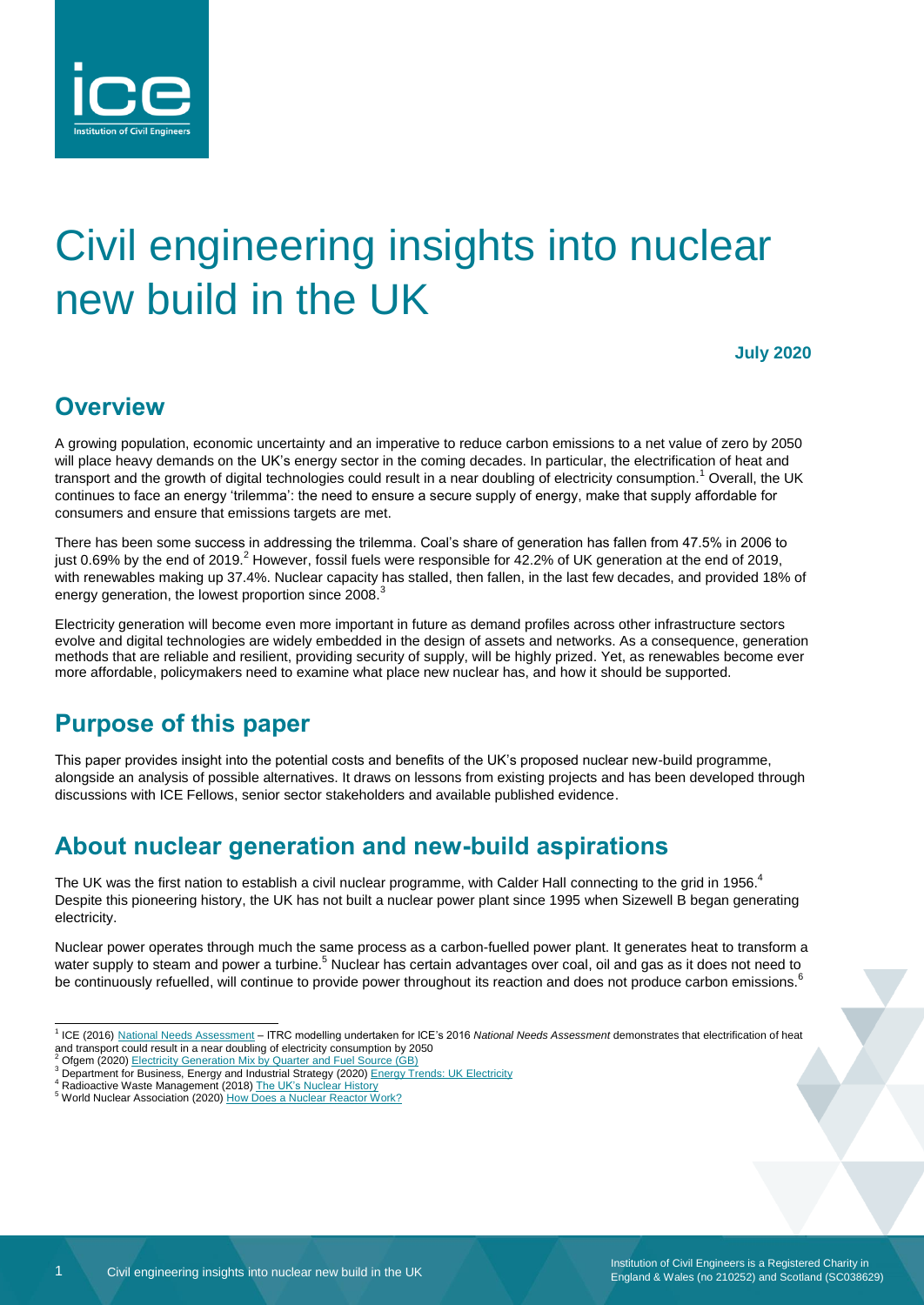

The present generation of nuclear plants under development around the world is third generation and represents an evolution in fuel efficiency, safety and generation potential.

In the UK there are plans to build EPR Pressurised Water Reactors (PWRs) at Hinkley Point C and Sizewell C. Advanced Boiling Water Reactors (ABWRs) have been planned for deployment at Wylfa Newydd, in Anglesey, Wales, and at Oldbury, in Gloucestershire. However, development on both projects has been suspended following a failure to reach an agreement on financing and commercial arrangements.<sup>7</sup>

The government considers nuclear power to be an important part of a diverse energy mix. The technology provides consistent, reliable and decarbonised 'baseload' power and has a high load factor. This means that nuclear power can be relied upon to ensure minimum levels of power are met at any one time. This is important given the intermittent nature of renewables, the lack of storage capacity and the potential for price fluctuations for carbon-based fuels. It also means that nuclear has high availability. In 2016, nuclear's load factor, the total generated electricity as a proportion of potential generation, was 77%, compared to 46% for gas, 37% for offshore wind, 24% for onshore wind, 22% for coal and 11% for solar.<sup>8</sup>

## **Government policy on nuclear new build**

In order to address the energy trilemma, the government has set out a policy of nuclear new build. This policy is guided by the 2011 National Policy Statement (NPS) for Nuclear Power Generation,<sup>9</sup> which was updated in 2018 following a 2017 consultation,<sup>10</sup> and the Nuclear Sector Deal (NSD).<sup>11</sup> A new NPS is due in 2020 which will update the list of sites available for new nuclear development.<sup>12</sup>

#### **New capacity by 2025**

l

The NPS set out that there is a need for substantial new nuclear capacity before the end of 2025. This was driven by a policy desire to avoid a situation where the UK might be locked into a higher-carbon energy mix. To expedite deployment, the NPS outlines eight sites which are already developed for existing or decommissioned nuclear sites.

#### **Third-Generation Nuclear Technologies**

**Nuclear power plants use a sustained nuclear reactor to generate heat, which is then used to transform reserves of water to steam to drive turbines.**

**The current generation represents an evolution in fuel efficiency, safety and generation potential. There are two main types of reactor design:**

**Pressurised Water Reactors (PWRs)**

**The European Pressurised Reactor or Evolutionary Power Reactor (EPR) and the Chinese Hualong HPR1000 are examples of PWR designs. The EPR was first successfully deployed in Taishan, China, in 2018<sup>1</sup> and an EPR power plant is currently under construction at Hinkley Point C in the UK. The HPR1000 is currently under licensing review.<sup>2</sup>**

**Advanced Boiling Water Reactors (ABWRs)**

**ABWRs were first operated in Japan in 1996<sup>3</sup> and were accepted for use in the UK in 2017.**

**Hitachi had plans to build a reactor of this type at Wylfa Newydd, in Anglesey, Wales, and at Oldbury, in Gloucestershire.**

**1 EDF (2019[\) The Second EPR Reactor at China's Taishan Nuclear](https://www.edfenergy.com/media-centre/news-releases/second-epr-reactor-china%E2%80%99s-taishan-nuclear-power-plant-about-enter)  [Power Plant about to Enter into Commercial Operation](https://www.edfenergy.com/media-centre/news-releases/second-epr-reactor-china%E2%80%99s-taishan-nuclear-power-plant-about-enter)**

**2 Office for Nuclear Regulation and the Environment Agency (2019) [Our Approach to Public and Stakeholder Engagement for the Generic](http://www.onr.org.uk/new-reactors/uk-hpr1000/reports/hpr1000-engagement.pdf)  [Design Assessment \(GDA\) of the UK HPR1000 Nuclear Power Station](http://www.onr.org.uk/new-reactors/uk-hpr1000/reports/hpr1000-engagement.pdf)**

**3 Hitachi (2020[\) ABWR Nuclear Power Plant](https://nuclear.gepower.com/build-a-plant/products/nuclear-power-plants-overview/abwr)**

<sup>&</sup>lt;sup>6</sup> World Nuclear Association (2017) [The Nuclear Fuel Cycle](https://www.world-nuclear.org/information-library/nuclear-fuel-cycle/introduction/nuclear-fuel-cycle-overview.aspx)

<sup>7</sup> Horizon Nuclear Power (2019) [Horizon Suspends UK Nuclear New Build Activities](https://www.horizonnuclearpower.com/news-and-events/news/news-details/568)

Bepartment for Business, Energy and Industrial Strategy (2017) Special Feature – [Nuclear Capacity in the UK](https://assets.publishing.service.gov.uk/government/uploads/system/uploads/attachment_data/file/604271/Nuclear_Capacity_in_the_UK.pdf)

<sup>9</sup> Department of Energy and Climate Change (2011[\) National Policy Statement for Nuclear Power Generation \(EN-6\) Volume I of II;](https://assets.publishing.service.gov.uk/government/uploads/system/uploads/attachment_data/file/47859/2009-nps-for-nuclear-volumeI.pdf) Department of Energy

and Climate Change (2011) <u>National Policy Statement for Nuclear Power Generation (EN-6) Volume II of II</u><br><sup>10</sup> Department for Business, Energy and Industrial Strategy (2018) Government Response: Consultation on the Siting

[Policy Statement for Nuclear Power with Single Reactor Capacity Over 1 Gigawatt Beyond 2025](https://assets.publishing.service.gov.uk/government/uploads/system/uploads/attachment_data/file/727628/NPS_Siting_Criteria_Consultation_-_Government_Response.pdf) <sup>11</sup> HM Government (2018) [Industrial Strategy: Nuclear Sector Deal](https://assets.publishing.service.gov.uk/government/uploads/system/uploads/attachment_data/file/720405/Final_Version_BEIS_Nuclear_SD.PDF)

<sup>&</sup>lt;sup>12</sup> Department for Business, Energy and Industrial Strategy (2018) Government Response: Consultation on the Siting Criteria and Process for a New National [Policy Statement for Nuclear Power with Single Reactor Capacity Over 1 Gigawatt Beyond 2025](https://assets.publishing.service.gov.uk/government/uploads/system/uploads/attachment_data/file/727628/NPS_Siting_Criteria_Consultation_-_Government_Response.pdf)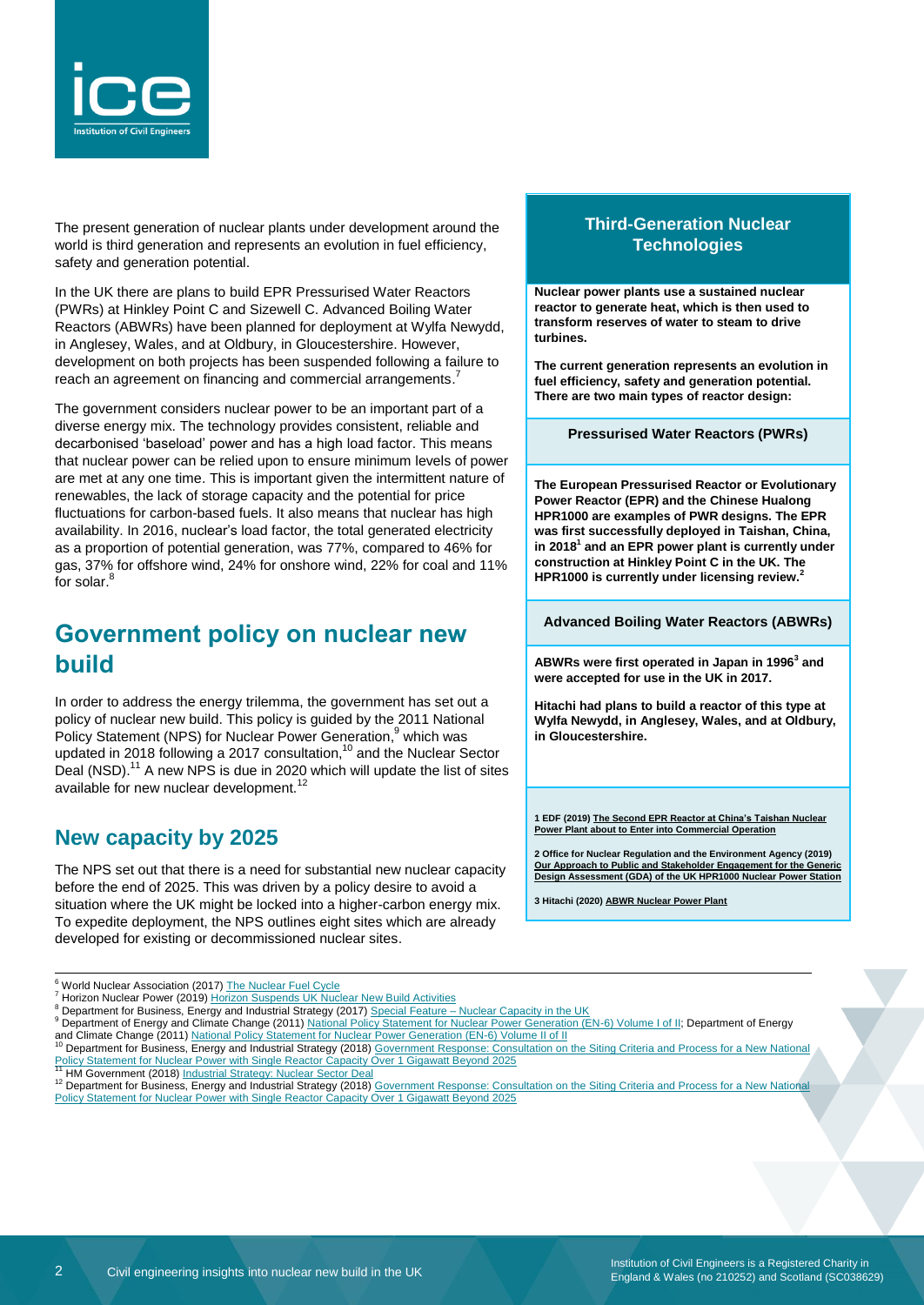

#### **The cost challenge of nuclear new build**

The Nuclear Sector Deal seeks to address cost concerns which have arisen since the National Policy Statement was published. It contains a target of reducing the costs of new nuclear plants by 30%, with an emphasis on advanced construction and manufacturing techniques. Beyond this, it considers how to reduce the costs of decommissioning and how best to support research, innovation and skills.

The nuclear industry believes the cost of new nuclear can be reduced through the upskilling of the workforce, improvements to supply chain management and through successive projects using a repeated design. This would reduce construction risks through replication of process. A new financing framework is also deemed necessary, with capital representing up to two-thirds of the cost of a nuclear project.<sup>13</sup>

#### **Finance and funding**

The government initially chose to directly negotiate a price with nuclear providers, agreeing a strike price with EDF and CGN of £92.5 per megawatt hour (MWh) at 2012 prices for Hinkley Point C. This is a Contract for Difference (CfD) indexlinked to CPI inflation for 35 years.

The contract does remove some uncertainty for the bill payer, with any overrun and decommissioning costs being borne by the developers. Nonetheless, the agreed strike price factored in some risk protection for EDF and has drawn criticism from the Committee of Public Accounts, which found that 'no one was protecting the interests of energy consumers in doing the deal', with an assessment on the impact to household bills which only 'went up to 2030' despite the 35-year length of the CfD.<sup>15</sup>

The subsequent reaction to this agreement may have complicated negotiations for other projects, most notably Wylfa Newydd, which suspended work after a failure to reach an agreement on financing and commercial arrangements.<sup>16</sup>

#### **Developing the nuclear sector**

The government set out an ambition to generate domestic jobs, improve earning power, support innovative design and construction and develop placemaking in the Nuclear Sector Deal. This includes provisions to make the nuclear sector in the UK more competitive. To pursue this, the NSD set out enhanced support for skills leadership, investment in nuclear research, the establishment of a national supply chain and productivity improvement programme, and support for UK companies to maximise contract wins in the nuclear sector.

## **How successful has the nuclear new-build policy been?**

#### **New capacity by 2025**

The government is not likely to meet its target for new nuclear capacity by 2025. Only one site of the eight outlined in the National Policy Statement, Hinkley Point C, has reached the construction phase.

<sup>&</sup>lt;sup>13</sup> Nuclear Industry Association (2020) [Forty by '50: The Nuclear Roadmap](https://www.niauk.org/wp-content/uploads/2020/06/Fortyby50_TheNuclearRoadmap_200624.pdf)

<sup>14</sup> National Audit Office (2017[\) Hinkley Point C](https://www.nao.org.uk/wp-content/uploads/2017/06/Hinkley-Point-C.pdf)

<sup>&</sup>lt;sup>15</sup> Committee of Public Accounts (2017) [Hinkley Point C](https://publications.parliament.uk/pa/cm201719/cmselect/cmpubacc/393/393.pdf) <sup>16</sup> Horizon Nuclear Power (2020[\) Wylfa Newydd –](https://www.horizonnuclearpower.com/our-sites/wylfa-newydd) About our Site

<sup>&</sup>lt;sup>17</sup> HM Government (2018) <u>Industrial Strategy: Nuclear Sector Deal</u>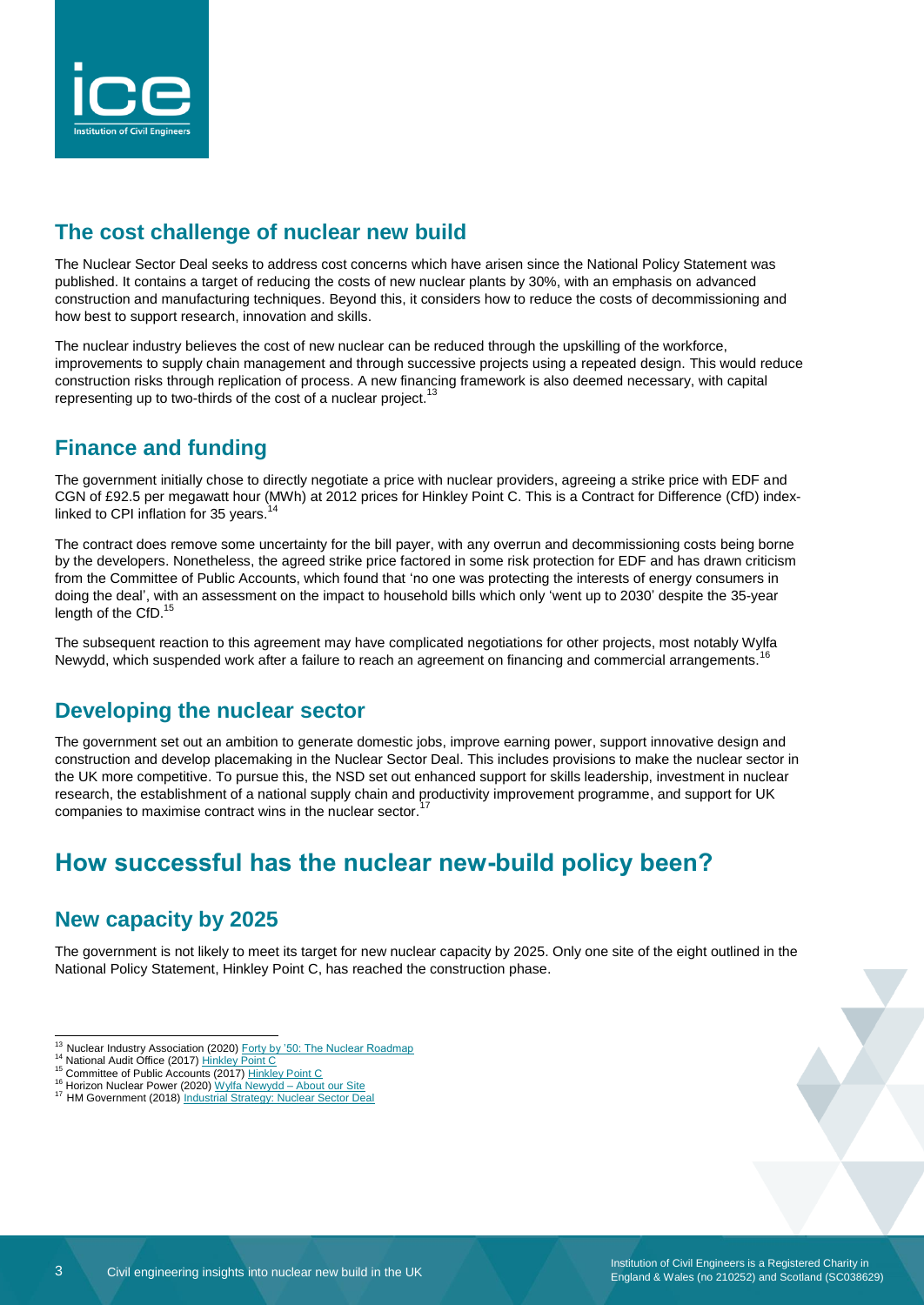

#### **The cost challenge of nuclear new build**

Hinkley Point C has seen substantial cost inflation, with an initial estimate of £16 billion<sup>18</sup> revised to between £21.5 billion and £22.5 billion in 2019. In September 2019 EDF also reported an increased risk of a delay of 15 months for the opening of the first reactor.<sup>19</sup> The subsequent impact of Covid-19 is likely to increase the risk to project costs and schedules further.

The National Infrastructure Commission has advised the government that there should be no more than one agreement to provide support for new nuclear (in addition to Hinkley Point C before 2025). The Commission emphasised that a highly renewable generation mix is a low-cost option for the energy system 'comparable to building further nuclear power plants'.<sup>20</sup>

#### **Finance and funding**

The CfD for Hinkley Point C compares poorly to an average wholesale cost of electricity of around £45/MWh since  $2010<sup>21</sup>$ and a renewables strike price of £39.65/MWh in 2012 prices in the most recent CfD round.<sup>22</sup> However, it should be considered that when this was drawn up there was uncertainty surrounding future carbon fuel costs and when renewable costs themselves were at a price point of around  $£90/MWh.<sup>2</sup>$ 

The picture is also more complicated than a direct comparison on strike price. Hinkley Point C's strike price is fixed for 35 years but the plant has an operational life of 60 years, at which point electricity generated will likely be sold at market price. Renewable generation costs have continued to fall, but these generators have a shorter operating life, and costs will increasingly need to factor in capacity support or storage to balance out intermittent generation.

The government has consulted on adopting the Regulated Asset Base model for new nuclear,<sup>24</sup> a proposal which ICE believes is credible if detailed mechanisms can be developed for apportionment of risk, overruns on construction costs and schedules, regulation of approvals and payment sequencing and protections for consumers, who may be unfairly burdened with risk.<sup>25</sup>

#### **Developing the nuclear sector**

In developing Hinkley Point C, the government has met some of its Nuclear Sector Deal targets. Up to 64% of the construction costs of Hinkley Point C are being spent with UK companies and the project has created 25,000 domestic employment opportunities. In addition, 1,000 apprentice places are being funded and the project is providing £1.5 billion to the regional economy during the construction phase.<sup>26</sup> The development of skills and expertise in the nuclear field, for the first time since 1995, is of transferable benefit to nuclear research and potential future civil nuclear development.

## **Lessons from international nuclear projects**

Given that there has been a significant gap in the building of new nuclear capacity in the UK, most developments in new nuclear have occurred abroad.

<sup>19</sup> EDF (2019[\) Update on Hinkley Point C Project](https://www.edfenergy.com/media-centre/news-releases/update-on-hinkley-point-c-project)

l

<sup>25</sup> ICE (2019[\) ICE Response to BEIS Consultation on a Regulated Asset Base \(RAB\) Model for New Nuclear](https://www.ice.org.uk/getattachment/news-and-insight/policy/beis-consultation-rab-model-new-nuclear/ICE-RAB-consultation-response-FINAL.pdf.aspx#_ga=2.266453454.1389270587.1586437064-497007370.1579853452)

<sup>&</sup>lt;sup>18</sup> EDF (2013[\) Building our Industrial Future](https://www.hinkleysupplychain.co.uk/wp-content/uploads/2014/05/HPC_Supplier_Booklet.pdf)

<sup>20</sup> [National Infrastructure](https://www.nic.org.uk/wp-content/uploads/CCS001_CCS0618917350-001_NIC-NIA_Accessible.pdf) Commission (2018) National Infrastructure Assessment

 $21$  Ibid

<sup>22</sup> Department for Business, Energy and Industrial Strategy (2019[\) Contracts for Difference Allocation Round 3 Results](https://assets.publishing.service.gov.uk/government/uploads/system/uploads/attachment_data/file/838914/cfd-ar3-results-corrected-111019.pdf) 23 Hansard (2016) [Hinkley Point C](https://hansard.parliament.uk/Commons/2016-09-15/debates/82B019B0-A8CB-4E5B-8783-567EFA219FBA/HinkleyPointC)

<sup>24</sup> Department for Business, Energy and Industrial Strategy (2019[\) Regulated Asset Base \(RAB\) Model for Nuclear](https://www.gov.uk/government/consultations/regulated-asset-base-rab-model-for-nuclear)

<sup>26</sup> Department for Business, Energy and Industrial Strategy (2018[\) Hinkley Point C Wider Benefits Realisation Plan](https://assets.publishing.service.gov.uk/government/uploads/system/uploads/attachment_data/file/725960/HPC_Benefits_Realisation_Plan.pdf)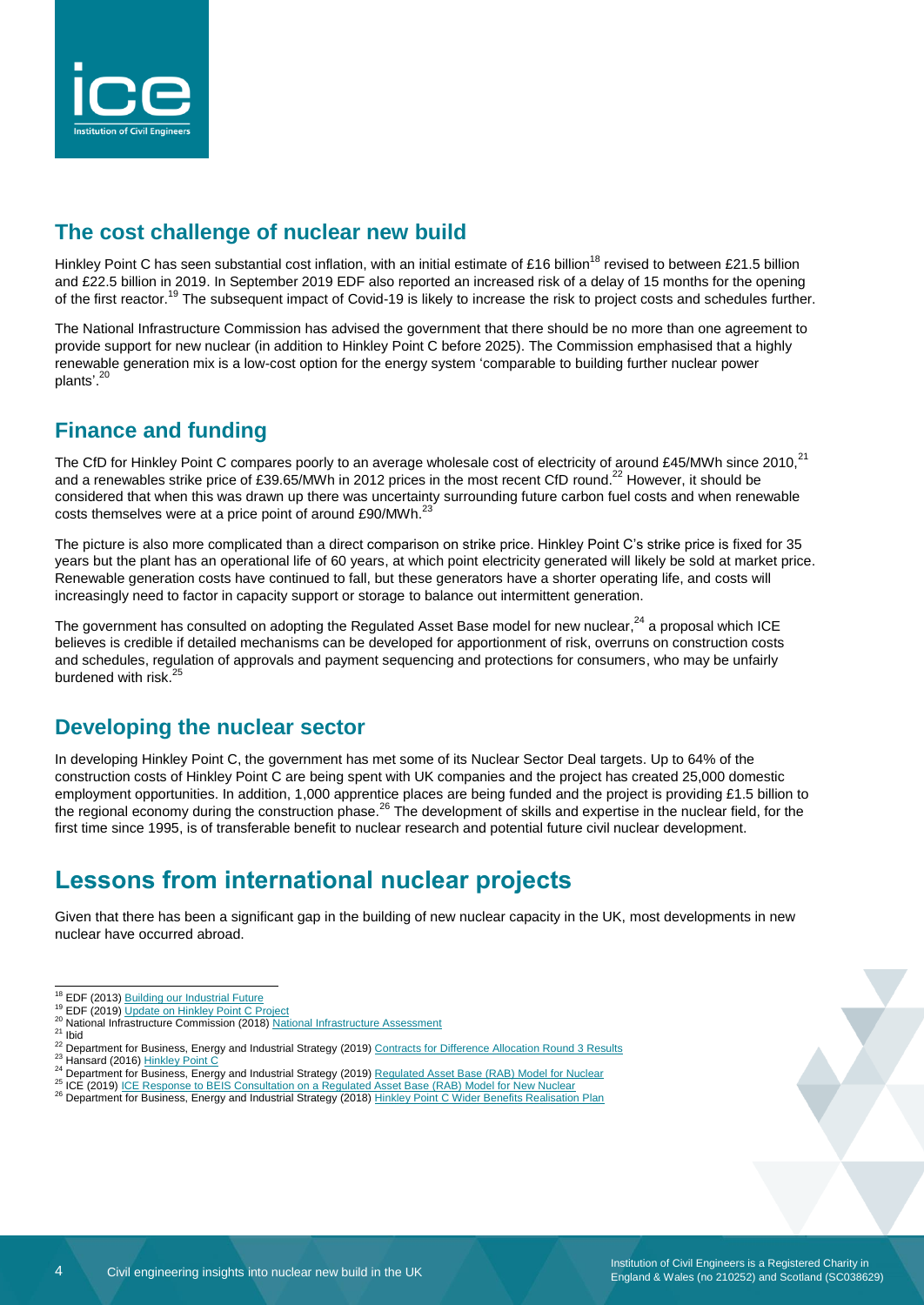

Most nuclear projects around the world have seen delays and cost increases. Taishan EPR, which became fully operational in September 2019<sup>27</sup> and is the first EPR design to complete, is notable for becoming operational before similar designs in Finland and France, despite commencing construction some years later. Those projects, Olkiluoto 3 and Flamanville, have seen initial costs of around €3 billion increase to €10.5 billion and €12.4 billion respectively.<sup>28</sup>

Taishan EPR is a similar design to Hinkley Point C; however, the design in the UK differs to meet separate standards. Nonetheless, lessons learnt in the construction of Taishan EPR are transferable to Hinkley Point C, with the experience of commissioning the first reactor at Taishan EPR enabling a three-month reduction in the activation of the second.<sup>29</sup> This culture of learning from experience is demonstrable at Hinkley Point C as well, with knowledge gained about the sequence of works from the completion of the first reactor's foundations in June 2019 applied to the second reactor.<sup>30</sup>

A report undertaken by the Energy Technologies Institute argues that 'first in class' projects – such as when a nation is trying to restart a nuclear industry, including building supply chains, training people and rediscovering regulatory mechanisms – have necessarily higher costs, and that this applies to the new generation of nuclear designs in particular.<sup>31</sup> The Institute attributes these higher costs to issues such as a lack of completed design before construction starts and a long schedule thereafter. It also notes that nuclear projects and programmes that have achieved low costs have built multiple units on a single site, enabling lessons to be learnt and therefore costs to be reduced. One such example is Barakah 1-4 in the United Arab Emirates, which utilised shared site infrastructure, bulk purchasing and a continued pipeline which avoided stop/start mobilisation of equipment and labour.

Price competitiveness is an increasing risk for nuclear projects, particularly when competing in markets where renewables and oil and gas are not heavily taxed, are given additional subsidy or are otherwise highly developed. The South Texas Project 3 and 4 in the United States is a withdrawn project based on ABWR technology similar to that planned for Wylfa Newydd. The project was abandoned in 2011 and officially cancelled in 2018.<sup>32</sup> Toshiba, which led the project, outlined that development was no longer financially viable, citing significant decreases in electricity rates due to the availability of shale gas and increased costs of regulation in the aftermath of the incident at Fukushima Daiichi, following the tsunami in 2011.

The only other nuclear development ongoing in the United States is the project at Vogtle 3 and 4 in Georgia. This is based on the Westinghouse AP1000 PWR model but has encountered numerous setbacks, which has increased the construction cost from \$6,400 per kilowatt of installed capacity to \$11,950.<sup>33</sup>

Where repeatable design and supply chains are established, there should be an expectation that the costs of additional nuclear plants can be reduced, which provides some reassurance that projects like Sizewell C will be able to benefit from the experience of Hinkley Point C. There is a need to avoid the mistakes of projects like Flamanville 3 EPR in France, however. A report written for the French Government described Flamanville 3 EPR as 'a failure for EDF', with a need for deep upgrading of industrial and skills capabilities in France's nuclear sector and more stringent quality controls needed at all levels. The report did, however, concede that the operation of the Taishan reactors demonstrates the relevance of the concept and design of the EPR.<sup>3</sup>

<sup>&</sup>lt;sup>27</sup> EDF (2019[\) The Second EPR Reactor at China's Taishan Nuclear Power Plant about to Enter into Commercial Operation](https://www.edf.fr/en/edf/the-second-epr-reactor-at-china-s-taishan-nuclear-power-plant-about-to-enter-into-commercial-operation)

<sup>&</sup>lt;sup>28</sup> ICE Publishing (2017[\) Economy, Safety and Applicability of Small Modular Reactors](https://www.icevirtuallibrary.com/doi/pdf/10.1680/jener.16.00009)

<sup>&</sup>lt;sup>29</sup> EDF (2019[\) The Second EPR Reactor at China's Taishan Nuclear Power Plant about to Enter into Commercial Operation](https://www.edf.fr/en/edf/the-second-epr-reactor-at-china-s-taishan-nuclear-power-plant-about-to-enter-into-commercial-operation)

<sup>&</sup>lt;sup>30</sup> EDF (2020) JO Milestone Achievement

<sup>&</sup>lt;sup>31</sup> Energy Technologies Institute (2018[\) The ETI Nuclear Cost Drivers Project: Summary Report](https://d2umxnkyjne36n.cloudfront.net/documents/D7.3-ETI-Nuclear-Cost-Drivers-Summary-Report_April-20.pdf?mtime=20180426151016)

<sup>32</sup> Toshiba Corporation (2018) [Notice on Withdrawal from South Texas Project by Toshiba's Overseas Consolidated Subsidiary](http://www.toshiba.co.jp/about/ir/en/news/20180531_1.pdf)

<sup>33</sup> Energy Technologies Institute (2018[\) The ETI Nuclear Cost Drivers Project: Summary Report](https://d2umxnkyjne36n.cloudfront.net/documents/D7.3-ETI-Nuclear-Cost-Drivers-Summary-Report_April-20.pdf?mtime=20180426151016)

<sup>34</sup> Jean-Martin Folz – Rapport au Président Directeur Général d'EDF (2019[\) La Construction de l'EPR de Flamanville](https://minefi.hosting.augure.com/Augure_Minefi/r/ContenuEnLigne/Download?id=104AF2DA-FA4D-4BED-B666-4D582E2C7A8A&filename=1505%20-Rapport%20Flamanville%20pdf.pdf)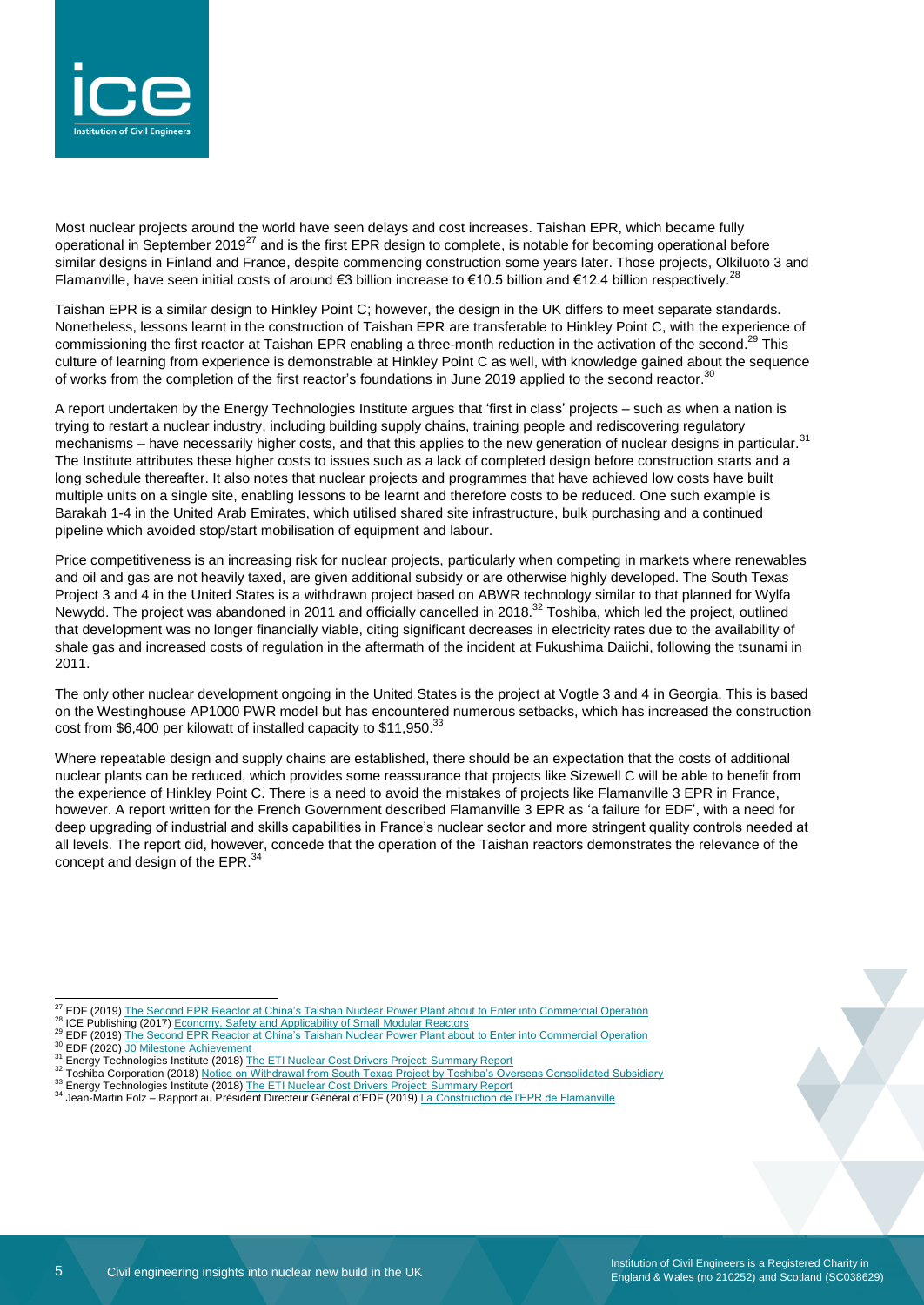

## **Public sentiment around nuclear power generation**

ICE's public engagement work for *State of the Nation 2018: Infrastructure Investment* found that security of supply and climate change are key energy concerns for the public.<sup>35</sup> This does not, however, necessarily translate into support for nuclear power. According to YouGov, only a third of UK adults (33%) have a favourable view of nuclear energy, making it less popular than gas (40% favourability). Of those favourable, less than half (44%) want to see greater use of nuclear power, while 42% of all UK adults believe nuclear use should be reduced.<sup>3</sup>

Polling by the Nuclear Industry Association suggests that 72% of people support nuclear as part of a low-carbon mix. Some 35% also agree that it is the most secure form of reliable generation, compared to 16% for solar and 13% for gas and offshore wind. $\overline{3}$ 

There is general acceptance of the need for additional investment in energy generation, although there is little appetite for higher bills that are not tied to improvements in energy efficiency and carbon reduction. The public are also resistant to new large-scale nuclear infrastructure programmes, with a preference for investment in renewables.<sup>38</sup> According to ICM, more than eight in ten people support electricity production from renewable energy sources.<sup>39</sup> The same ICM poll does, however, demonstrate that there is little understanding of nuclear power and its potential benefits, particularly among younger people. Only 26% of people aged 18 to 24 understand that nuclear power is a low-carbon energy source, although this rises to 61% of those aged 65 to 74 years old.<sup>40</sup>

## **Lessons to take forward from Covid-19**

The global Covid-19 pandemic has impacted on every aspect of life and the economy. The nuclear sector, and energy producers more broadly, have had to adapt to changed working practices, and supply chain resilience has been tested.

Hinkley Point C has continued work on site by reducing the number of staff by roughly half, adopting social distancing measures, introducing temperature screening at the entrance, banning visitors and moving workers to campus facilities with an emphasis on protecting local communities.<sup>41</sup> Some administrative and design staff on the project, including those working on 'complex technical tasks... with quality maintained through rigorous checking and assurance',<sup>42</sup> have been successfully transferred to home working, although the scope for this is limited by the need for some staff to access the accredited network for sensitive work. These steps have not hindered the project thus far, with Hinkley Point C managing to maintain its schedule, including its 'J0' milestone set four years ago for June 2020.<sup>43</sup>

Staff safety is and should be paramount. Other nuclear sites, such as Sellafield, which manages nuclear reprocessing, waste and decommissioning, took the decision to pause all construction except for essential work on nuclear safety, judging that this would maximise social distancing.<sup>44</sup>

While electricity demand has dropped slightly during lockdown, due to lower industrial requirements for power, it has reduced by only around 10%.<sup>45</sup> The pandemic may continue for some time and both National Grid and energy producers have contingency plans in place for further reductions in staffing levels, including placing teams in reserve to cover

<sup>&</sup>lt;sup>35</sup> ICE (2018[\) State of the Nation 2018: Infrastructure Investment](https://www.ice.org.uk/ICEDevelopmentWebPortal/media/Documents/Media/Policy/ICE-SoN-Investment-2018.pdf)

<sup>&</sup>lt;sup>36</sup> YouGov (2019) [Shale Gas is Even Less Popular in UK than Coal](https://yougov.co.uk/topics/science/articles-reports/2019/10/22/shale-gas-even-less-popular-uk-coal)

<sup>&</sup>lt;sup>37</sup> Nuclear Industry Association (2019[\) Nuclear Industry Association Publishes 2018 Public Polling](https://www.niauk.org/media-centre/press-releases/nuclear-industry-association-publishes-2018-public-polling/)

<sup>38</sup> ICE (2018[\) State of the Nation 2018: Infrastructure Investment](https://www.ice.org.uk/ICEDevelopmentWebPortal/media/Documents/Media/Policy/ICE-SoN-Investment-2018.pdf)

<sup>&</sup>lt;sup>39</sup> Institution of Mechanical Engineers (2020) <u>Public Perceptions:</u> Nuclear Power

 $40$  Ibid

<sup>41</sup> EDF Energy (2020) Coronavirus – [What we are Doing to Keep the Site and Community Safe](https://www.edfenergy.com/energy/nuclear-new-build-projects/hinkley-point-c/news-views/coronavirus-keeping-site-and-community-safe)

<sup>42</sup> Somerset Live (2020[\) Coronavirus: Five Hinkley Point C Workers have Tested Positive for COVID-19, EDF Energy Confirms](https://www.somersetlive.co.uk/news/somerset-news/hinkley-point-coronavirus-claims-latest-4108166)

<sup>43</sup> EDF (2020[\) Hinkley Point C Project Achieves Latest Major Milestone on Schedule](https://www.edfenergy.com/energy/nuclear-new-build-projects/hinkley-point-c/j0/news-views/hinkley-point-c-project-achieves-latest-major-milestone-on-schedule)

<sup>44</sup> Sellafield Ltd (2020) [Staff News and Information](https://www.gov.uk/government/organisations/sellafield-ltd/about/staff-update#update-from-our-chief-executive-martin-chown---friday-15-may)

<sup>45</sup> National Grid ESO (2020[\) What Does Lockdown Mean for Electricity in Great Britain](https://www.nationalgrideso.com/news/what-does-lockdown-mean-electricity-great-britain)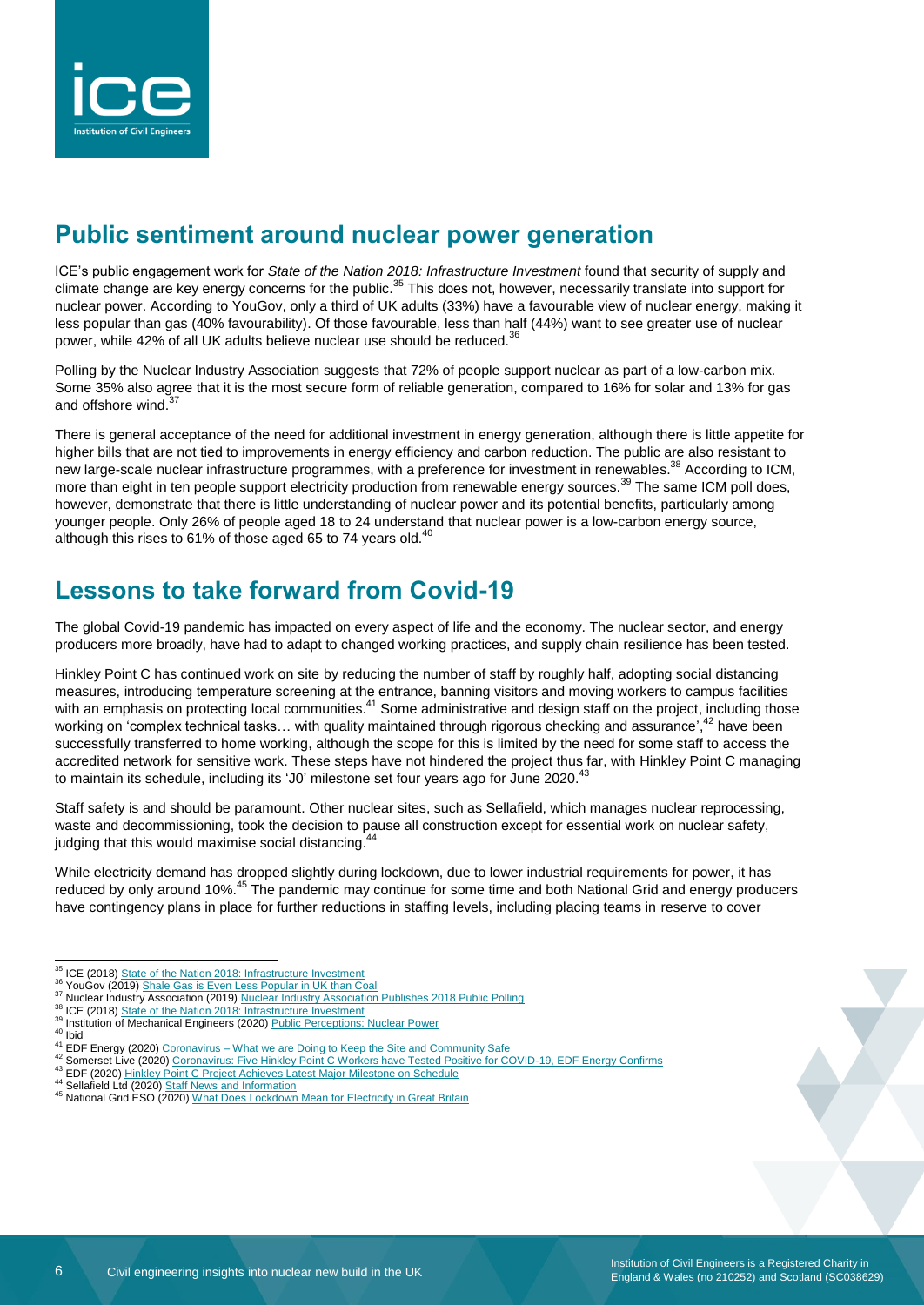

sicknesses.<sup>46</sup> Nuclear has an advantage in not requiring daily resupply, providing greater resistance to supply-side shocks, and major infrastructure projects will contribute to the economic recovery.

## **Alternative approaches**

#### **Next-generation nuclear**

The government is investing some £460 million into nuclear research and innovation, aiming to improve the efficiency of nuclear power as a generating source, particularly focusing on fuel, safety, design and construction.<sup>47</sup> Fourth-generation Fast Neutron Reactors, which could reprocess spent fuel from traditional nuclear power plants, and research into fusion, which could promise limitless power, are prominent research avenues. These technologies can also yield transferable benefits, through advancements in robotics, advanced materials and computing models.

#### **Small Modular Reactors**

Small Modular Reactors (SMRs) are a new generation of low-energy-output, low-hazard, compact and modular nuclear reactors. With the integration of inherent and passive safety measures, off-site construction and higher fuel burn-up rates, they promise a safer, lower-waste and reduced-risk venture, with earlier returns for investors.<sup>49</sup> SMRs are supported within the Nuclear Sector Deal. Several domestic consortiums, including one led by Rolls-Royce, which manufactures reactors for the UK's nuclear submarines, have the technology and expertise to build reactors.

SMRs could have certain advantages over large-scale third-generation nuclear plants, with some designs small enough to be built in factories and transported by road or rail.<sup>50</sup> This could allow for earlier adoption of standardised design, and the built in factories and transported by road or rail.<sup>50</sup> This could allow for earlier adoption economies of scale which could lead to reduced manufacturing times. Reactors could also be installed on location, significantly reducing construction times.<sup>51</sup> Rolls-Royce argues that an SMR reactor could provide 440 megawatts of electricity, enough to power a city the size of Leeds, and that a production line would be more affordable than a one-off bespoke major project.<sup>52</sup>

Multiple smaller reactors could be deployed more flexibly and the impact of shutdowns for maintenance would be reduced if rotated between multiple smaller generators. This is especially important if the need for a model that can provide baseload power is disrupted by innovations being undertaken by National Grid's Electricity System Operator (ESO), which manages electricity distribution for the grid. Multiple smaller nuclear reactors could more flexibly respond to energy demand, given that the ramp-up times for a reactor to adjust output are measured in days. Alternatively, a network of SMRs could divert continuous energy production to convertible or energy-intensive industrial tasks, such as the production of hydrogen, energy storage or desalination plants, which are likely to become increasingly important.

SMRs do have potential drawbacks, however. Strategically sited large-scale nuclear plants would likely be easier to protect from security threats than multiple sites. SMRs could also have potentially higher operating costs as larger power plants generally reduce the cost per megawatt of electricity produced.<sup>53</sup>

- <sup>46</sup> Nuclear Industry Association (2020[\) Dependable Power Supplies in Challenging Times](https://www.niauk.org/media-centre/blog/dependable-power-supplies-challenging-times/)
- 47 Department for Business, Energy and Industrial Strategy (2020[\) Funding for Nuclear Innovation](https://www.gov.uk/guidance/funding-for-nuclear-innovation)
- $48$  Ibid

- <sup>52</sup> Rolls-Royce (2018[\) UK SMR: A National Endeavour](https://www.rolls-royce.com/~/media/Files/R/Rolls-Royce/documents/customers/nuclear/a-national-endeavour.pdf)
- <sup>53</sup> Atkins (2015[\) Our Nuclear Future?](https://www.atkinsglobal.com/en-GB/angles/all-angles/our-nuclear-future)

<sup>49</sup> ICE Publishing (2017[\) Economy, Safety and Applicability of Small Modular Reactors](https://www.icevirtuallibrary.com/doi/pdf/10.1680/jener.16.00009)

<sup>50</sup> International Atomic Energy Agency (2020) [Small Modular Reactor \(SMR\) Regulators'](https://www.iaea.org/topics/small-modular-reactors/smr-regulators-forum) Forum

<sup>51</sup> SMR Regulators' Forum/IAEA (2019[\) Report on Key Regulatory Interventions during a Small Modular Reactor Lifecycle](https://www.iaea.org/sites/default/files/19/12/smr_rf_kri_interim_report.pdf)